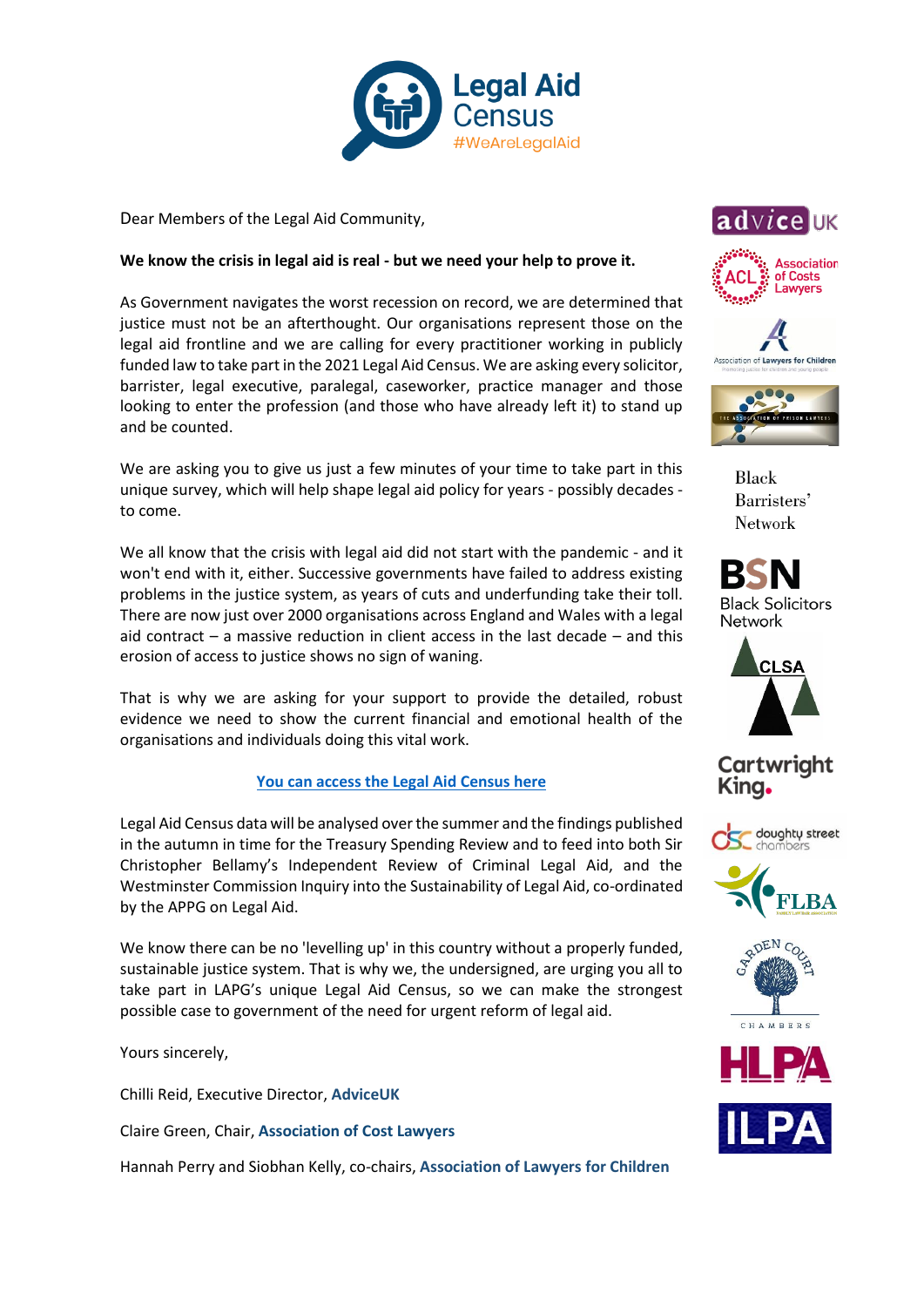

Rikki Garg, Chair, **Association of Prison Lawyers** Natasha Shotunde, Chair, **Black Barristers' Network** Joe Mensah-Dankwah, Serving Director of the **Black Solicitors Network** Daniel Bonich, Chair, **Criminal Law Solicitors Association** Charles Metherell, CEO, **Cartwright King** Henrietta Hill QC and Tim Moloney QC, **Doughty Street Chambers** Cyrus Larizadeh QC, Chairman, **Family Law Bar Association** Liz Davies, Stephanie Harrison QC and Rajiv Menon QC, **Garden Court Chambers** Simon Mullings and Marina Sergides, Co-Chairs of **Housing Law Practitioners Association** Sonia Lenegan, Legal Director, **Immigration Law Practitioners' Association** Cris McCurley, Regional Vice President, **International Federation of Women Lawyers (FIDA)** Julie Bishop, Director, **Law Centres Network** Manda Banerji Chair, **Law Society Junior Lawyers Division**  Sue James, Director, **Legal Action Group** Nicola Mackintosh QC (Hon) and Jenny Beck QC (Hon), co-chairs, **Legal Aid Practitioners Group Legal Sector Workers United** Khristian Khan, Chief Executive, and Gerald Rivett, Chairman, **Liverpool Community Advice** Mark Troman, President, **London Criminal Court Solicitors' Association** Philippa Kaufmann QC, Chair of the Management Committee, **Matrix Chambers** Kate Tyrrell, Chair, **Mental Health Lawyers Association** Jo Hickman, Director, **Public Law Project** Elspeth Thomson and Emma Cordock, Legal Aid Committee co-chairs, **Resolution**

Mark Bowden, Head of Legal Services and Chris Walton, Deputy Head of Legal Services, **Shelter**

Attiq Malik, Secretary, **Society of Asian Lawyers**

















**Public Law Project**